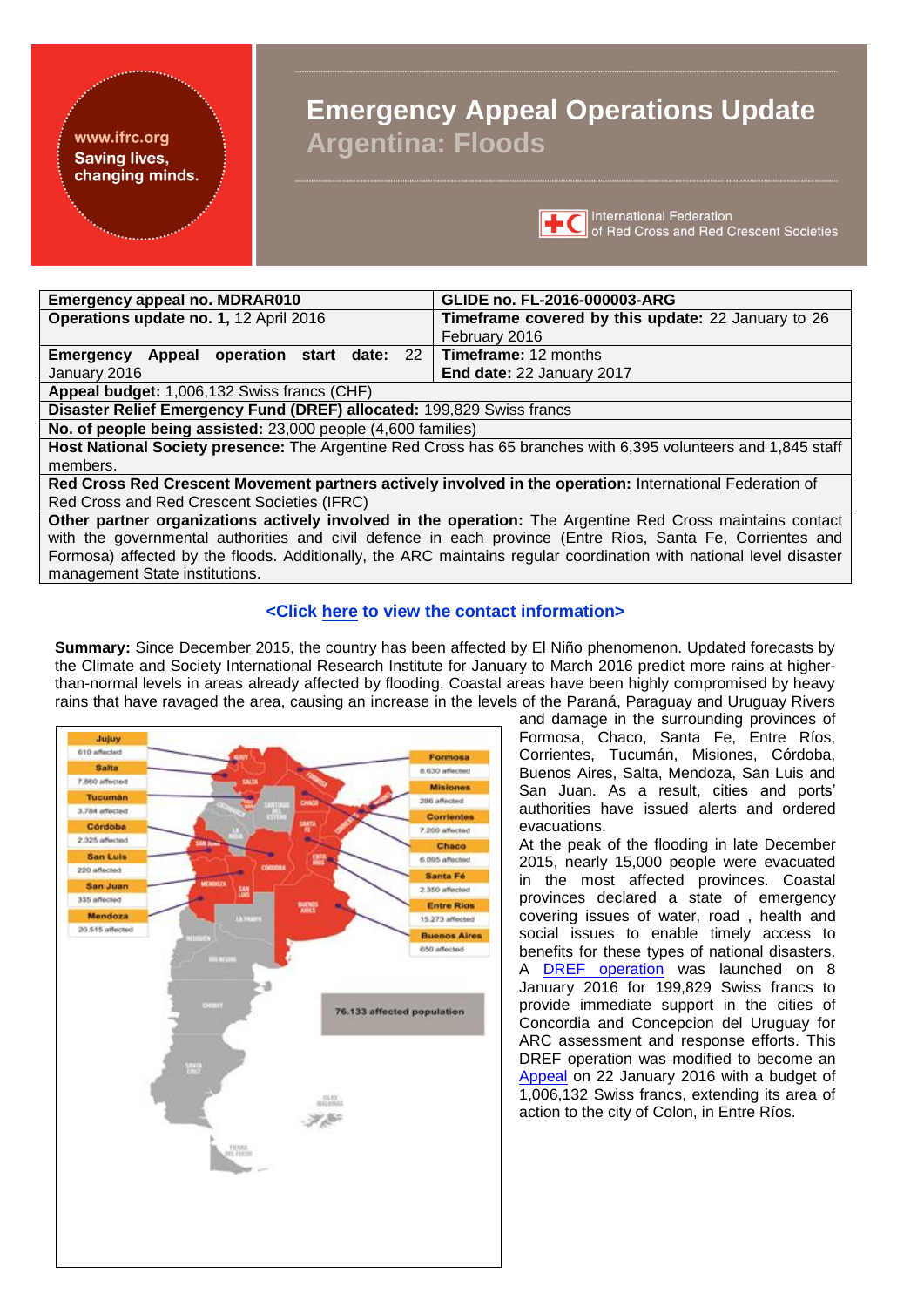# **Results of Damage Assessment and Needs Analysis**

Since the first moment of the emergency, the Argentine Red Cross through its branches in the affected areas conducted damage assessments and needs analysis (DANA). The preliminary results of this combined DANA were used as the basis for the emergency plan of action. During the first six weeks of this operation, further assessments were conducted for a deeper understanding of the humanitarian needs. This section reports on the results of these assessments in combination with information from other institutions monitoring the emergency situation.

As of January, 76,133 people were reported to be affected in 14 Argentine provinces. The Argentine coast continues to be the most affected region. This region is still under a water, social and health emergency, in addition to the increase in dengue cases reported. Storms expected in February, March and April may further complicate the current situation in cities or ports near the Paraná, Paraguay, Gualeguay and Uruguay Rivers in the provinces of Corrientes, Chaco, Santa Fe, Entre Rios, Formosa and Buenos Aires. The changes in Paraná, Uruguay and Paraguay river levels with respect to evacuation levels have varied several times during this season. According to information from the Sea and Atmosphere Research Centre (CIMA) using monitoring by the Argentine Naval Prefecture, as of 15 February, of the 21 ports along the Paraná, Delta Paraná, Paraguay, Gualeguay, and Uruguay Rivers, 2 are in yellow alert (at the warning but not evacuation level) and the remaining are in orange alert.

The Argentine Red Cross's National Emergency and Disaster Response Department has gone from a nationwide red alert (highest national alert) to a yellow alert for floods and high river levels, yet the National Society maintains a red alert for dengue, chikungunya and zika. As of 16 February, the Ministry of Health had reported a total of 4,516 cases of dengue, 9 cases of chikungunya, and 10 cases of zika, with one death reported due to dengue fever. The ARC is conducting assessments in north-eastern Argentina where the most affected provinces are located: Formosa (300 cases), Corrientes (146 cases), Santa Fe (130 cases), and Entre Ríos (6 cases). The province of Buenos Aires has 158 reported cases. There are nine reported cases of chikungunya: four in city of Buenos Aires, three in Salta, and one each in Entre Ríos and Córdoba. As for zika, ten cases had been reported up to 16 February: five in the city of Buenos Aires, and one each in the provinces of Buenos Aires, Mendoza, San Luis, Córdoba and Santa Fe.

Through joint efforts by various branches, the Argentine Red Cross is conducting a widespread campaign to raise awareness and educate people regarding dengue, chikungunya, zika, in addition to clean-up of yards, squares, and other places which could become breeding sites for mosquito larvae. Volunteers from the ARC branches in Santa Fe, Corrientes, Chaco, Formosa, Entre Ríos, and Buenos Aires (areas most affected by the flooding) are working daily and assisting local hospitals through home visits to monitor febrile cases and disseminate information and brochures, setting up posts on coastal boardwalks and disseminating the "No mosquitoes, no dengue" campaign over social networks. ARC national headquarters has arranged training for volunteers on this issue, in addition to continuous reporting and data tracking. This campaign to date has reached more than 500 families, especially in north-eastern regions (including Formosa, Entre Rios, Concordia and Santa Fe), through lectures and brochures. In light of this International Appeal, the Community-Based Health and First Aid (CBHFA) workshops also have a component on zika, dengue and chikungunya awareness and prevention.

ARC ranches in provinces under alert and emergency have been conducting activities to prevent and reduce the proliferation of dengue cases through dissemination and training to the population.

The National Society has conducted various larvicide campaigns in the past, especially during the 2009 dengue outbreak. The Argentine Red Cross's Health Department is assessing the possibilities and feasibility of again doing this since the former obtained positive results.

#### **Risk Assessment**

The Emergency Plan of Action provided details on the main needs in the provinces of Entre Ríos (Concordia, Concepción del Uruguay, Paraná and Colón), Formosa (Clorinda), Santa Fe (capital city of Santa Fe) and Corrientes (capital city, Goya and Perugorria). These continue to be focused on water and sanitation, health, shelter and livelihoods.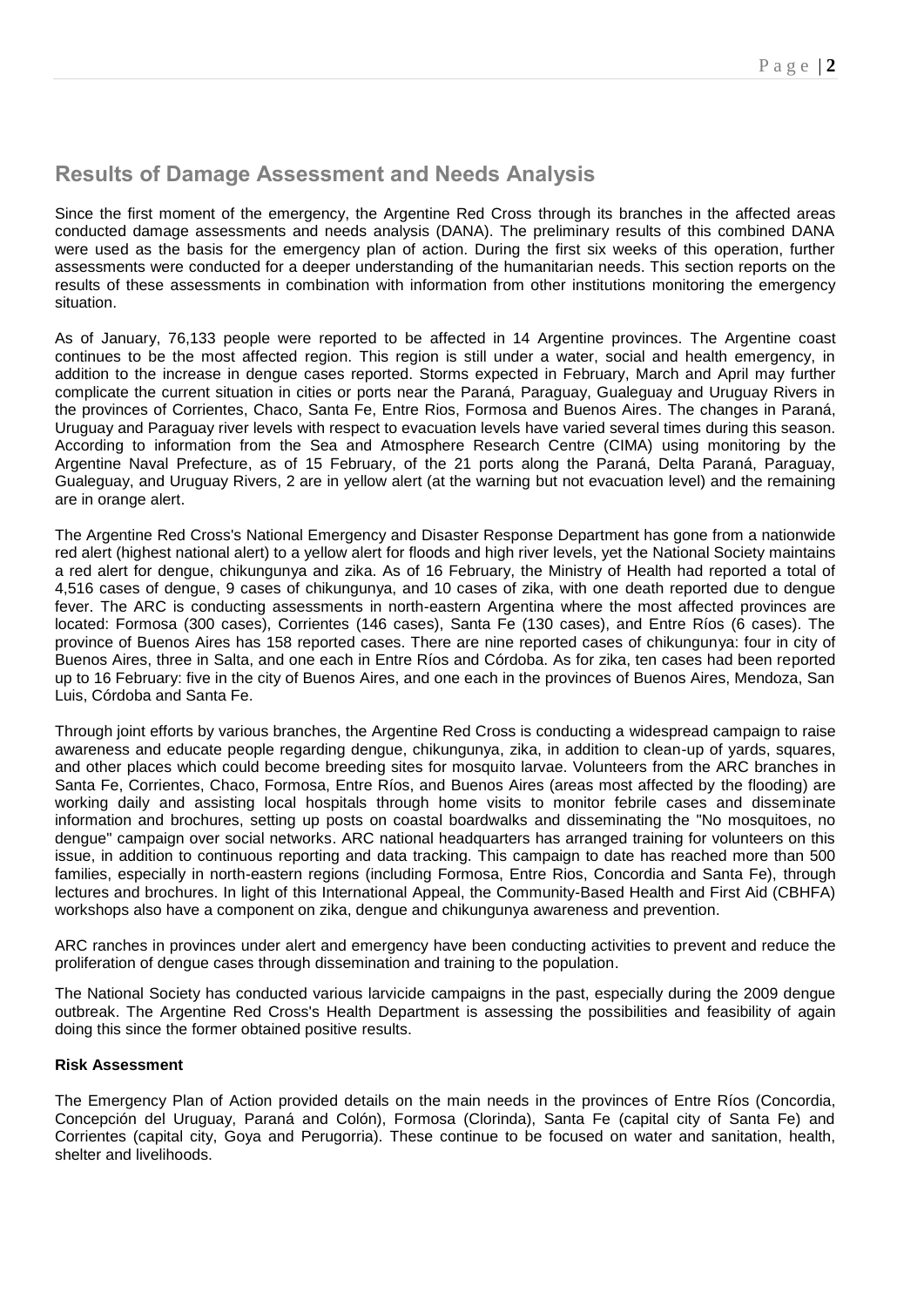Targeted efforts were begun in the municipalities of Concordia and Concepción de Uruguay in Entre Rios province since the beginning of the operation as it has been the most affected province. Both met and unmet immediate needs in the area have been identified and are detailed below by sector. Furthermore, considering the situation and the local and provincial response capacity, the ARC deployed emergency assessment teams to Formosa and Santa Fe in order to evaluate the current situation and support ARC branches.

## **Corrientes**

On 16 February, 16 ARC volunteers from the Clorinda branch held a meeting to start work in the affected areas. Assessments were carried out in Puerto Pilcomayo and in the 25 de Mayo neighbourhood by conducting surveys with the ODK tool, prioritising questions concerning water and sanitation, temporary shelter, and health issues. This activity received guidance from a regional intervention team (RIT) member specialized in general humanitarian emergency response.

On 15 February, the Mayor of Corrientes launched important action to rehabilitate lighting, handrails, sidewalks, pavement as well as works to prevent erosion due to the overflow of the Paraná River.

The population in the port areas on the Paraná River had to leave their homes and their belongings and seek shelter in temporary housing. The number of affected households increased with time. Reports as of 16 February, indicated 130 households had evacuated their homes. This population is now located in provisional shelters, built with the support of the Corrientes municipal government, and in which food assistance is being provided for more than 500 people.

The Naval Prefecture has registered that the water level of the Parana River is decreasing, but at the end of this reporting period, it still remained high at 5.69 meters. It is forecasted that the river level will again rise in March.

## **Formosa**

According to Formosa's Social Communication Secretariat, through efforts from various health centres in the capital and affected areas, multidisciplinary health teams have been working to provide health care to evacuated families, especially in the Kilometros neighbourhood in Clorinda where 600 families are being housed. Health care is being provided by various specialists in the fields of clinical medicine, vaccination, paediatrics, obstetrics, nursing, and dentistry, who also follow up with each patient.

In the city of Clorinda, reports up to 19 February indicate that a total of 1,001 families (5,005 personas), were reported as affected by the flooding of the Pilcomayo River. As this reporting period came to an end, some households along the riverbanks in the 25 de mayo neighbourhood had returned to their homes. However, this situation could again change due to the annual growth of the river forecast for the first half of March. At the end of this reporting period, 193 of the 400 households in this neighbourhood continue as self-evacuated. Those who have returned to their homes have scarce access to safe and clean water due to questionable quality via the water system. These households require cleaning kits.

The situation continues to be critical in the Kilometros neighbourhood in Clorinda, where families continue to remain self-evacuated and living along National Highway 11. According to 19 February information by the municipality of Clorinda, some 601 families are currently living there. This represents a 50 per cent increase in the number of affected families reported in the Appeal for this region.

The Pilcomayo and Formosa ports continue to register water levels above evacuation levels of the Paraguay River.

The city is still on watch for strong and/or severe thunderstorms. Local government sources reported that assistance to residents continues while the population awaits rising river levels due to the precipitation forecasted by the weather service; most of the departments in the province remain under alert.

## **Santa Fe**

Following the 6.61 metre water level peak reported on 5 January, it took 41 days for the flooding to slowly begin subsiding. At the time this report was drafted, water levels were fluctuating around 6.15 metres. According to the latest projections from the Plata Basin Hydrological Information and Alert System (SIyHA), which is part of the National Water Institute (INA), water levels were not expected to drop below 6 metres until late February. The ARC branch closely monitored rains in the Paraná Basin since forecasts indicate that these will be higher than normal during the transition to the austral autumn due to the El Niño phenomenon.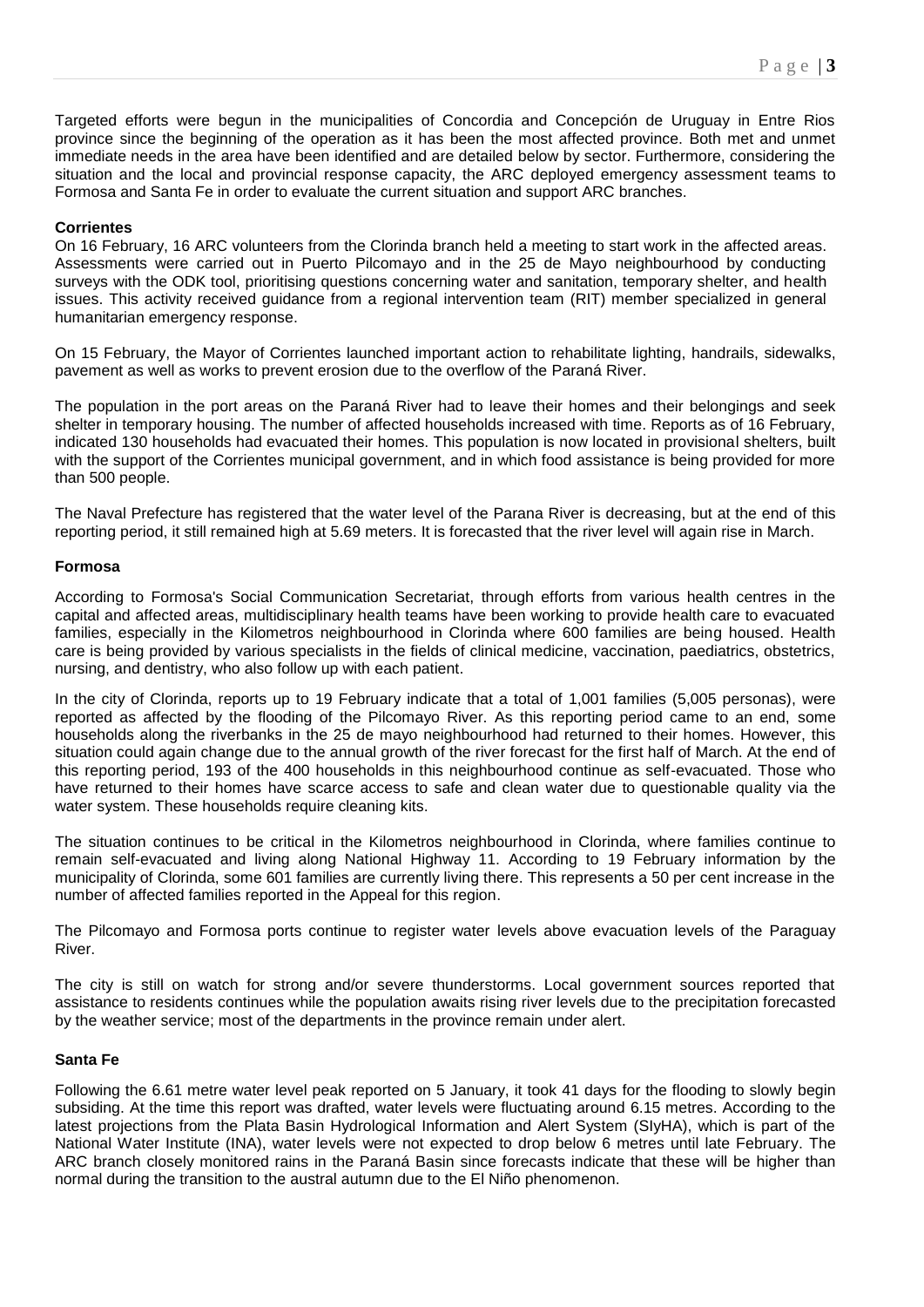With these levels, which are more than two metres above average (3.96 metres) for this time of year, the neighbourhoods most vulnerable to flooding will continue to face difficulties. La Vuelta del Paraguayo will continue to remain flooded; and in Colastiné del Sur the leaks below the defences and high water levels will continue to hinder the evacuated families' return home.

According to the municipality's latest report on 20 February, there are 600 families which have remained evacuated for over 40 days in the city: 81 families from La Vuelta del Paraguayo; 42 from Colastiné del Sur; 38 families from El Bañado; and 5 families from club El Pacú de La Boca. To 20 February, there are 2,350 people affected in the region.

#### **Entre Ríos**

On 3 January, the governor of the province reported that Uruguay River levels were starting to drop in the east coast, while the Paraná River was reported as rising in the west coast. At that time, there were 10,000 evacuees in the town of Concordia, where river levels reached 15.80 metres. By 18 January, the number of evacuees in Concordia had dropped to 1000. A total of 800 families remain evacuated in the town of Villa Paranacito. As of 16 February, the ARC reports a total of 15,273 affected people in the Entre Ríos.

The Argentine Red Cross is currently focusing its efforts in the province of Entre Ríos (as well as in Concepción del Uruguay and Concordia, where 75 per cent of the plan has been achieved) thanks to the DREF funds that proceeded this Appeal.

With regard to the other provinces within the Appeal's plan of action, the National Society has conducted water, sanitation, and hygiene promotion efforts in Clorinda. The costs for mobilising human and material resources are extremely high due to the long distances and the lack of nearby ARC branches with response and early recovery capacities.

# **Coordination and partnerships**

The Argentine Red Cross maintains contact with the governmental authorities and civil defence in each province that has been affected by the floods. Additionally, the ARC maintains regular coordination with national level disaster management State institutions.

To strengthen relationships at the provincial and municipal level, the President of the Argentine Red Cross has continued holding coordination meetings with municipal mayors and province governors from Entre Ríos, Santa Fe, Corrientes and Formosa to work in coordination and to offer support to strategies established by the respective governments. A meeting between the ARC President and government authorities was held 4 February with the following planned for early March.

Currently, most provincial government authorities have been focusing on repairing the roads and buildings damaged by the floods, as well as in dengue prevention.

In affected provinces, the Ministry for Social Development continues to provide support to people who have lost their main livelihoods (agriculture, livestock and fishing) through social subsidies and an extension of the period to pay taxes. In addition, through the Ministry of Public Works departments, each municipality via municipal declarations uses vouchers for home repair and reconstruction.

# **Operational implementation**

#### **Overview**

The Argentine Red Cross in this first month of the operation has mobilized more than 200 volunteers, which included national intervention team (NIT) members, from 24 ARC branches and the national headquarters, to implement the emergency plan of action. All of the people associated with this appeal have ARC insurance. ARC volunteers have been and/or will be provided with personal protective gear (rubber boots, rain ponchos, vests and shirts).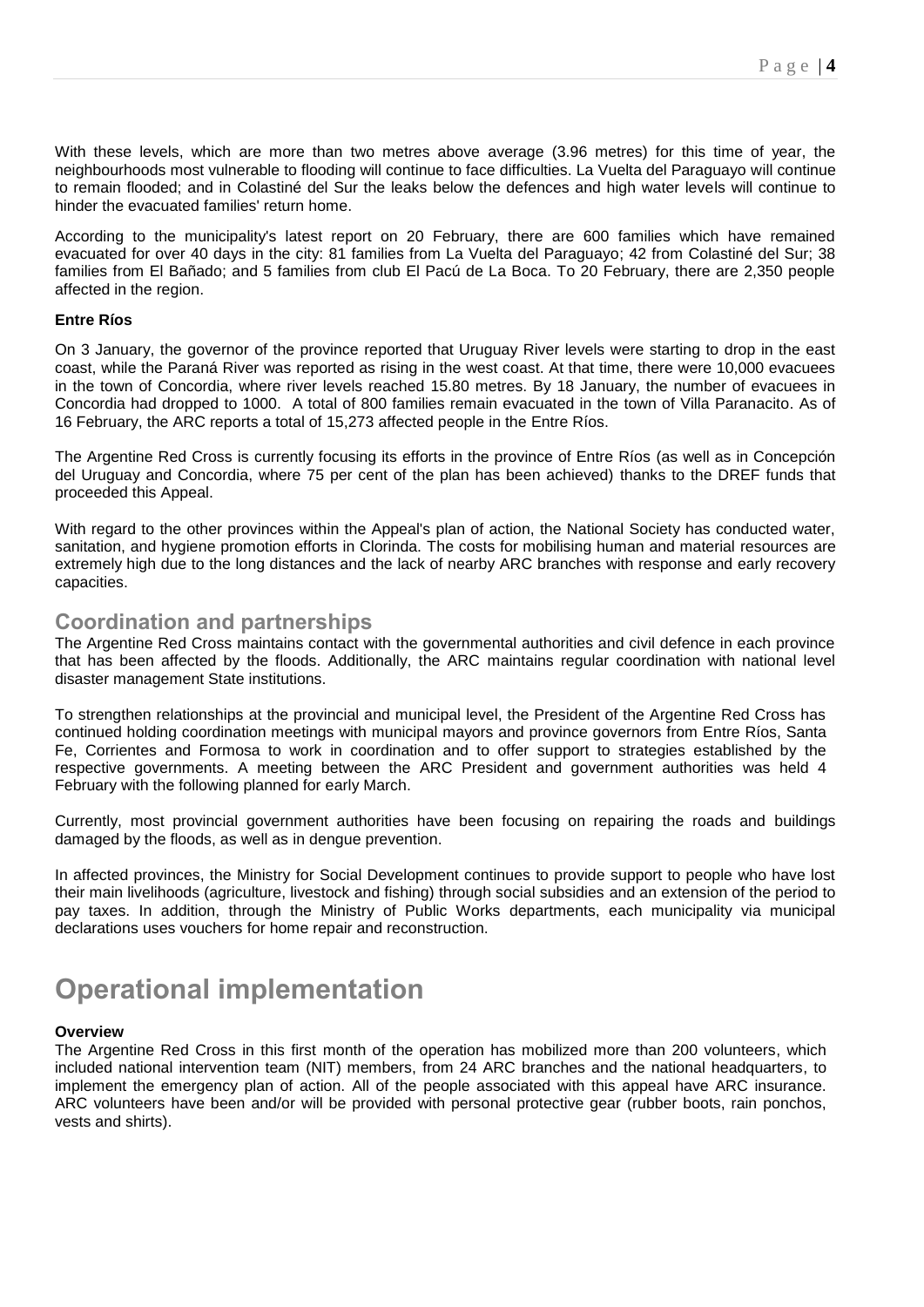In addition to the 200 ARC volunteers, human resources for this operation are composed of permanent staff of the National Society, personnel hired for this operation, the ARC governing and management bodies and a RIT member, as detailed below:

- A project coordinator for coordinating and implementing locallevel activities, working with communities and the incorporation of ARC branch volunteers in order to strengthen coordination in the target area.
- 7 NIT units: two 2-member teams were deployed for assessments.
- A psychosocial team (3 people) to work on the "Caring for the Carer" programme and strengthen psychosocial support with communities and volunteers.
- A support team (9 volunteers) to support local actions.
- A first aid team to support to the NIT with first aid activities in the communities.
- A general regional intervention team member, from the Mexican Red Cross, was deployed to the field for 30 days to support the implementation of the plan of action.

Additionally, the governing and management bodies of the Argentine Red Cross also have contributed to this operation. The National Society president and board members travelled to affected areas to



support volunteer efforts and all directors of technical departments are providing specific support. A total of 15 staff members are completely dedicated to this emergency response; clear roles and responsibilities have been established.

At the end of this reporting period, for this operation the ARC has hired a general coordinator (for a 10-month period) and an administrator/ financial officer (until October 2016). The National Society is evaluating the possibility of hiring two field coordinators since budget challenges have made the implementation of all the actions in the plan of action difficult.

# B. Operational strategy and plan

## Overall objective

The overall objective of this operation is to ensure that people affected by the floods the provinces of Entre Rios (Concordia, Concepción del Uruguay, Paraná and Colón), Formosa (Clorinda), Santa Fe (capital city of the same name) and Corrientes (Corrientes, Goya and Perugorria) receive appropriate assistance in a timely, effective, and efficient manner; additionally, the ARC will provide these with the necessary support in order to recover with increased disaster resilience. The operation takes into consideration the forecast on the impact of El Niño Phenomenon in upcoming months in order to ensure readiness in the response.

The immediate response efforts focus on the sectors of health and care, hygiene promotion, water and sanitation, shelter and livelihoods. The operation supports the ARC to increase capacity in: disaster management to engage further with the government; human resources skills within the branches located in target areas (especially volunteers); and disaster risk reduction expertize to support communities in their medium to long-term recovery process.

## Proposed strategy

In order to reinforce compliance with the overall objective and in view of the humanitarian gap, the ARC will focus its action in first aid; health promotion information; psychosocial support care and information; non-food items (jerry cans and chlorine tablets); water and sanitation information and training; cleaning kits; cash transfer for repair or reconstruction; shelter kits; and livelihoods. The ARC estimates reaching 4,600 households, some of which could be reached with different components of this humanitarian operation.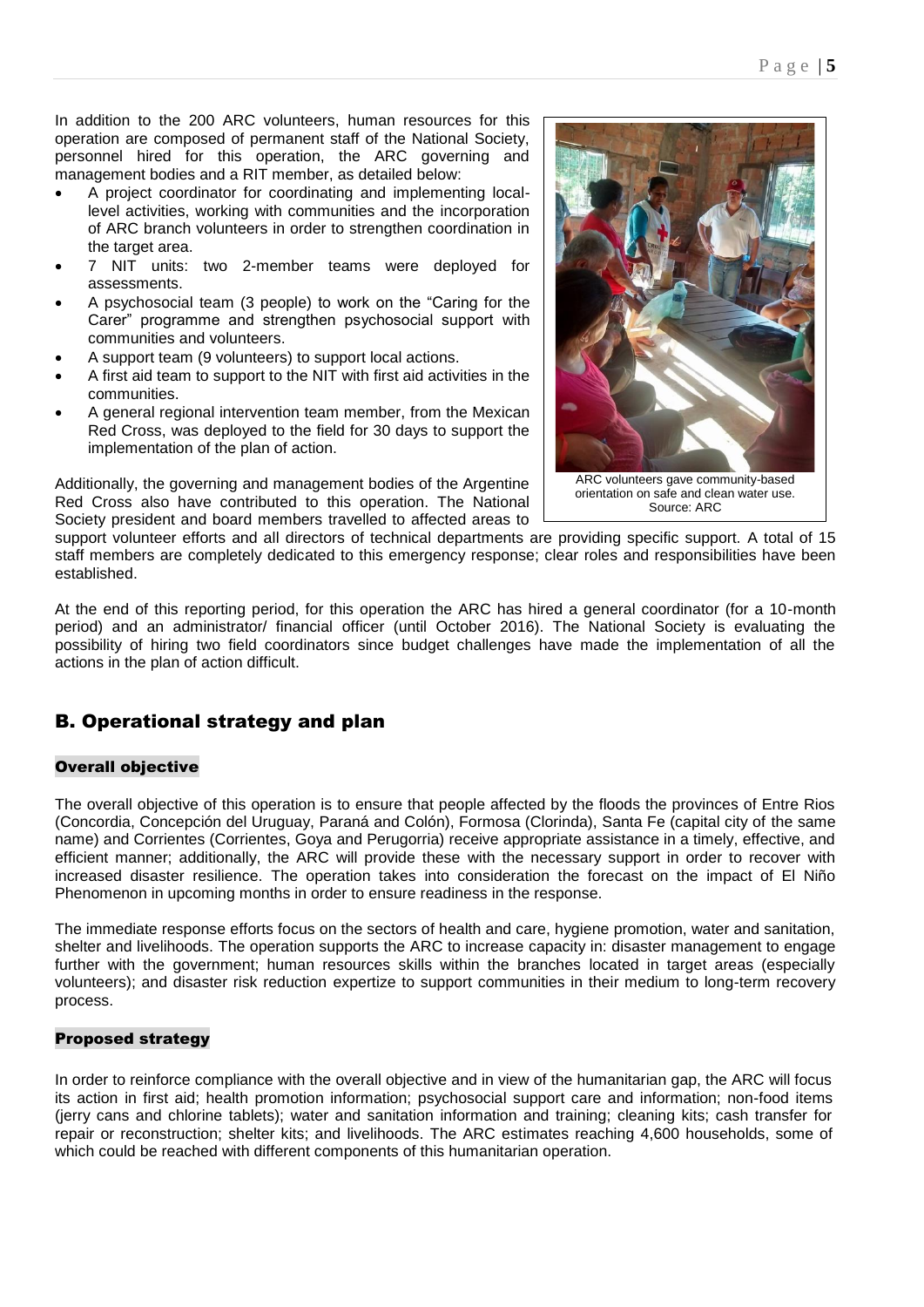# Health and Care

As mentioned in the appeal, the CRA aims to assist at least 5,000 affected families in Concordia, Concepción de Uruguay, Colon, Santa Fe Capital, Clorinda, Santa Fe Paraná, Corrientes, Perugorria and Goya with needs-based assistance for health promotion, psychosocial support and first aid.



The ARC organized community first aid training. Source: ARC.

| <b>Health and Care</b>                                                                                                   |                                                                                                                                                 |                               |           |               |  |  |  |
|--------------------------------------------------------------------------------------------------------------------------|-------------------------------------------------------------------------------------------------------------------------------------------------|-------------------------------|-----------|---------------|--|--|--|
|                                                                                                                          | Output 1.1 5,000 affected families are provided with<br>rapid medical management of injuries and diseases.                                      | 70%                           |           |               |  |  |  |
| <b>Outcome 1</b> The immediate risks to<br>the health of 5,000 families affected<br>by flooding in collective centres or | <b>Output 1.2</b> Psychosocial support is provided to at least<br>10,000 persons affected by flooding.                                          | 40%                           |           |               |  |  |  |
| affected areas are reduced.                                                                                              | Output 1.3 Community-based Health and First Aid<br>(CBHFA), disease prevention, and health promotion is<br>provided to at least 5,000 families. |                               |           |               |  |  |  |
| <b>Activities</b>                                                                                                        |                                                                                                                                                 | Is implementation on<br>time? |           |               |  |  |  |
|                                                                                                                          |                                                                                                                                                 |                               |           |               |  |  |  |
|                                                                                                                          |                                                                                                                                                 | <b>Yes</b>                    | <b>No</b> | % of progress |  |  |  |
| Procure first aid materials and inputs for health posts                                                                  |                                                                                                                                                 | X                             |           | 80%           |  |  |  |
| Set up and adapt mobile first aid posts                                                                                  |                                                                                                                                                 | X                             |           | 100%          |  |  |  |
| Provide first aid care                                                                                                   |                                                                                                                                                 | X                             |           | 90%           |  |  |  |
| Carry out PSS sessions                                                                                                   |                                                                                                                                                 | X                             |           | 40%           |  |  |  |
| Train branch volunteers on the CBHFA methodology                                                                         |                                                                                                                                                 | X                             |           | 60%           |  |  |  |
| Carry out CBHFA workshops for affected communities                                                                       |                                                                                                                                                 | X                             |           | 50%           |  |  |  |
| Produce health promotion materials focusing on dengue prevention                                                         |                                                                                                                                                 | X                             |           | 75%           |  |  |  |
| but also others diseases<br>Disseminate health promotion materials                                                       |                                                                                                                                                 | X                             |           | 75%           |  |  |  |

**Procure first aid materials and inputs for health posts:** Supplies for seven first-aid kits were acquired, such as bandages, gauze and other medical materials. Based on use, these supplies have been replenished more than once. The first aid kits were distributed among itinerant staff in Formosa, Corrientes and Santa Fe, and in three aid posts set up in the city of Concordia.

**Set up and adapt mobile first aid posts:** Three mobile first aid posts were set up with support from 105 volunteers from various branches, including those in Santos Lugares, Saavedra, Villa Crespo, Tandil, La Plata, Villa Dominico, Vicente López, Quilmes, Zarate, Campana and Mar del Plata. The aid posts were set up in the province of Entre Rios province in the city of Concordia. In the case of Formosa, Corrientes and Santa Fe, itinerant aid groups were formed.

**Provide first aid care:** First aid care was provided to 2,675 people mainly for small injuries, hypertension crises and other minor injuries. While the goal was to provide care to at least 5,000 people, the nature of the emergency did not generate a high demand for this type of service; however, when families start returning to their homes in Santa Fe and Clorinda, it will likely be necessary to provide first aid assistance during this time.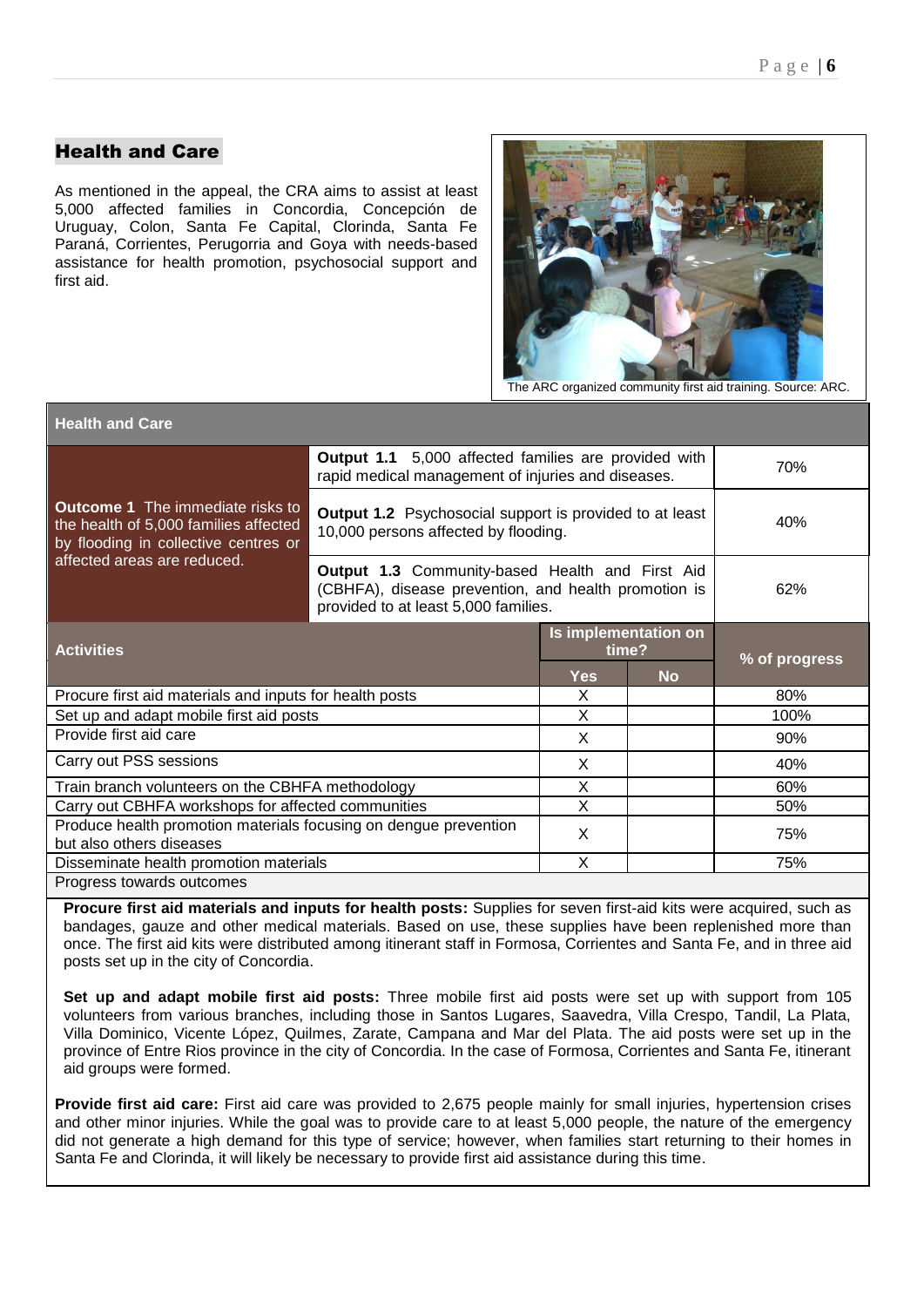| <b>Province</b>   | <b>Communities</b>            | <b>Total number</b><br>of people<br>reached |
|-------------------|-------------------------------|---------------------------------------------|
| <b>Entre Ríos</b> | Concordia                     | 1,564                                       |
|                   | Concepción del Uruguay        | 300                                         |
| Santa Fe          | Capital and surrounding areas | 513                                         |
| Formosa           | Clorinda                      | 98                                          |
| Corrientes        | Capital and surrounding areas | 200                                         |
|                   |                               | 2.675                                       |

**Carry out psychosocial support sessions:** Psychosocial support continues to be provided to communities in Clorinda (in Formosa), Concepción del Uruguay and Concordia (in Entre Ríos), and Santa Fe (in Santa Fe), reaching more than 4,000 people at the end of this reporting period.

**Train branch volunteers on the CBHFA methodology:** A total of 38 volunteers from the ARC branches in Clorinda and Corrientes were trained during this first phase. Five facilitators from the ARC branches in Quilmes, Vicente López, Lujan and La Plata participated in this activity.

**Carry out CBHFA workshops for affected communities:** Community-based health and first aid promotion activities started in the first week of January in evacuation centres in Clorinda and Concepción del Uruguay, and in temporary housing in Santa Fe in the city of Clorinda. Work started on 20 February in the neighbourhoods of 25 de Mayo and Kilometros. To date, 2,500 families have been reached in these locations.

**Produce health promotion materials focusing on dengue prevention but also others diseases:** To date, 25,000 flyers and 2,000 posters have been printed with information on dengue, chikungunya and zika, as well as 5,000 flyers on diarrhoea, 5,000 more on snake bites, 5,000 on various insect bites, as well as 10,000 flyers on water and sanitation.

**Disseminate health promotion materials:** The ARC National Health Promotion and Community Development Department has distributed material on zika, dengue and chikungunya, and on "Returning Home" in various branches across the country, where local volunteers have helped to disseminate the information in communities, collective centres in Clorinda and Concepción del Uruguay, and in temporary housing in Santa Fe. Health promotion flyers and posters are given out during aid distributions, reaching approximately 4000 people.

# **Water, sanitation and hygiene promotion**

As mentioned in the emergency plan of action, the **population to be assisted** is 4,000 affected families in Entre Ríos, Santa Fe, Corrientes and Formosa who receive needs-based assistance in the form of water, sanitation and hygiene promotion activities for their return home.

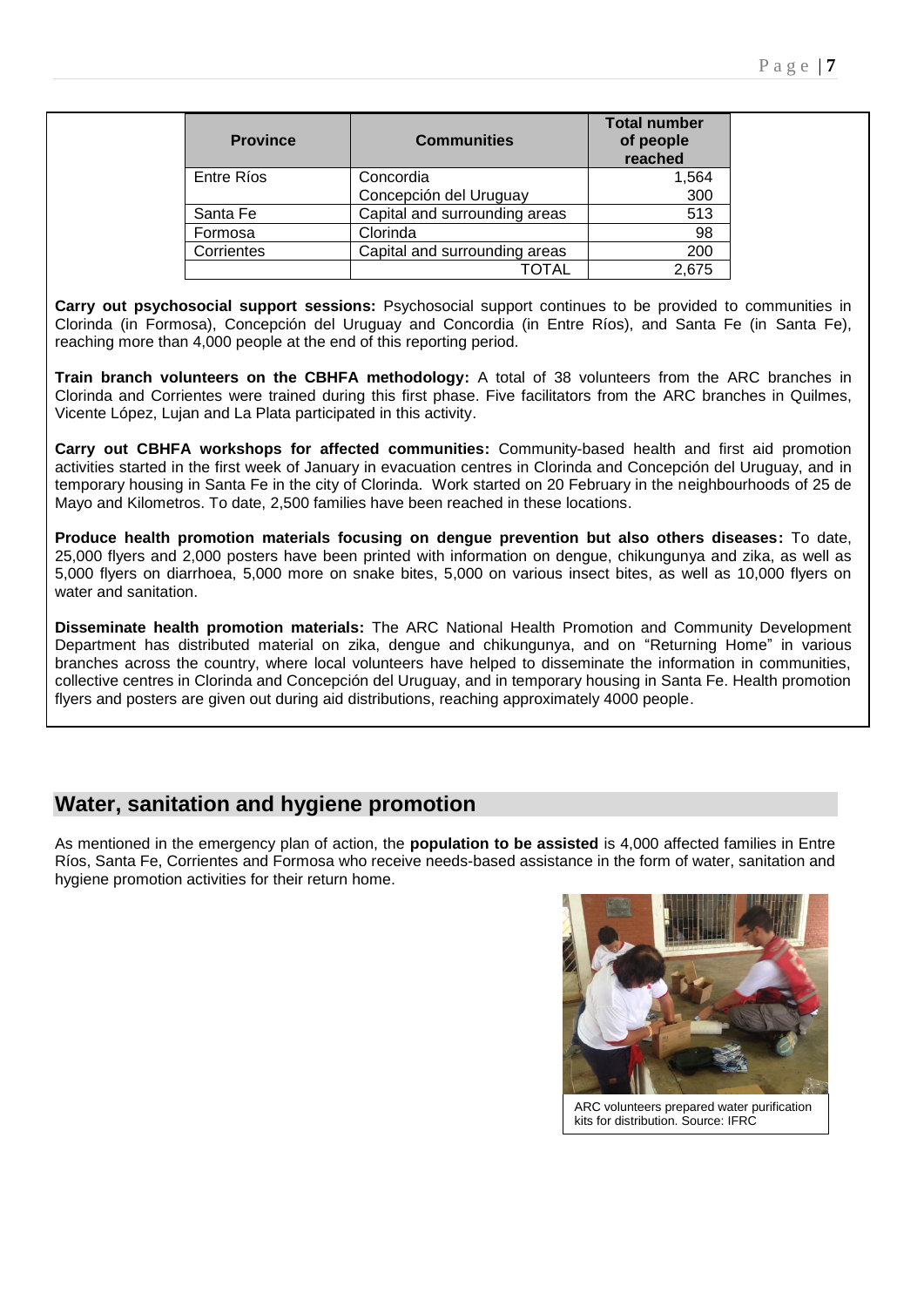| <b>Water, Sanitation and Hygiene Promotion</b>                                                                                                                                                                                                                                                                                                                                                                                                                                                                                                                                                 |                                                                                                                                   |                                                                                           |           |                       |                          |
|------------------------------------------------------------------------------------------------------------------------------------------------------------------------------------------------------------------------------------------------------------------------------------------------------------------------------------------------------------------------------------------------------------------------------------------------------------------------------------------------------------------------------------------------------------------------------------------------|-----------------------------------------------------------------------------------------------------------------------------------|-------------------------------------------------------------------------------------------|-----------|-----------------------|--------------------------|
| <b>Outputs</b>                                                                                                                                                                                                                                                                                                                                                                                                                                                                                                                                                                                 |                                                                                                                                   |                                                                                           |           | $%$ of<br>achievement |                          |
| <b>Outcome 2.</b> 4,000 families have<br>access to safe water, hygiene<br>promotion and improve their water                                                                                                                                                                                                                                                                                                                                                                                                                                                                                    | <b>Output 2.1</b> 4,000 families receive<br>support<br>and<br>information on safe water use and household sanitation              |                                                                                           |           |                       | 25%                      |
| and sanitation conditions                                                                                                                                                                                                                                                                                                                                                                                                                                                                                                                                                                      |                                                                                                                                   | Output 2.2 Hygiene-related goods (basic household<br>items) are provided to 800 families. |           |                       | 65%                      |
| Is implementation on<br><b>Activities</b><br>time?                                                                                                                                                                                                                                                                                                                                                                                                                                                                                                                                             |                                                                                                                                   |                                                                                           |           |                       | % progress<br>(estimate) |
|                                                                                                                                                                                                                                                                                                                                                                                                                                                                                                                                                                                                |                                                                                                                                   |                                                                                           | Yes $(x)$ | No(x)                 |                          |
| Distribute 10-litre jerrycans (two per family) and chlorine tablets<br>(2,100 tablets per family per month) in Clorinda to 800 families                                                                                                                                                                                                                                                                                                                                                                                                                                                        |                                                                                                                                   |                                                                                           | X         |                       | 67%                      |
| Conduct safe water use workshops for target population                                                                                                                                                                                                                                                                                                                                                                                                                                                                                                                                         |                                                                                                                                   |                                                                                           | X         |                       | 25%                      |
|                                                                                                                                                                                                                                                                                                                                                                                                                                                                                                                                                                                                | Distribute 1,000 cleaning kits (1 per family) in the communities of<br>Clorinda, Concepción de Uruguay, Concordia and Corrientes. |                                                                                           |           |                       | 0%                       |
| Provide information on safe water use and household sanitation to<br>4,000 families                                                                                                                                                                                                                                                                                                                                                                                                                                                                                                            |                                                                                                                                   |                                                                                           | X         |                       | 25%                      |
| Conduct 15 household sanitation campaigns                                                                                                                                                                                                                                                                                                                                                                                                                                                                                                                                                      |                                                                                                                                   |                                                                                           | X         |                       | 53%                      |
| Progress towards outcomes                                                                                                                                                                                                                                                                                                                                                                                                                                                                                                                                                                      |                                                                                                                                   |                                                                                           |           |                       |                          |
| Distribute 10-litre jerrycans: 1,600 jerrycans will be distributed to 800 families in Clorinda on 27 and 28<br>February, so this activity is expected to be completed by the time this report has been submitted. The following<br>table indicates the distribution in the Formosa province:                                                                                                                                                                                                                                                                                                   |                                                                                                                                   |                                                                                           |           |                       |                          |
|                                                                                                                                                                                                                                                                                                                                                                                                                                                                                                                                                                                                | <b>Households reached</b><br><b>Community</b>                                                                                     |                                                                                           |           |                       |                          |
|                                                                                                                                                                                                                                                                                                                                                                                                                                                                                                                                                                                                | B. 25 de Mayo<br>193                                                                                                              |                                                                                           |           |                       |                          |
| Total                                                                                                                                                                                                                                                                                                                                                                                                                                                                                                                                                                                          | Kilometros<br>350<br>543                                                                                                          |                                                                                           |           |                       |                          |
| Distribute chlorine tablets: To date, 16,800 water treatment sachets have been distributed to 794 families (193<br>families from 25 de Mayo and 601 families from Kilometros in the city of Clorinda). 67,200 additional sachets will<br>be distributed on 27 and 28 February. The following table indicates the distribution in the Formosa province:<br><u>I and a series of the series of the series of the series of the series of the series of the series of the series of the series of the series of the series of the series of the series of the series of the series of the ser</u> |                                                                                                                                   |                                                                                           |           |                       |                          |

| <b>Community</b> | <b>Households reached</b> |
|------------------|---------------------------|
| B. 25 de Mayo    |                           |
| Kilometros       |                           |
| Гotal            | 543                       |

**Distribute 1,000 cleaning kits:** Cleaning kits have not been distributed since families in Entre Ríos and Corrientes have already returned home and are in the recovery phase. ARC volunteers assisted to clean up their homes. However, their situation is highly vulnerable. In the case of Clorinda, water levels have not decreased. Forecasts indicate that these levels will continue at least until the middle of March, or may even rise. This not only prevents families from returning home, it may even lead to having to relocate the people who are currently self-evacuated.

**Provide information on safe water use and household sanitation:** Dissemination of safe water management activities were conducted at the beginning of the emergency, especially in collective centres and subsequently when families began returning to their homes in the provinces of Entre Rios, Santa Fe and Corrientes. Two safe water management workshops have been provided in the city of Clorinda to 31 people (heads of households) and 21 children from the 25 de Mayo neighbourhood. Volunteers from 25 de Mayo and Kilometros were also trained in safe water management, with participation from 11 community volunteers and 4 volunteers from the Corrientes branch. Five volunteers from the branches in La Plata, Quilmes, Vicente López y Lujan facilitated this activity.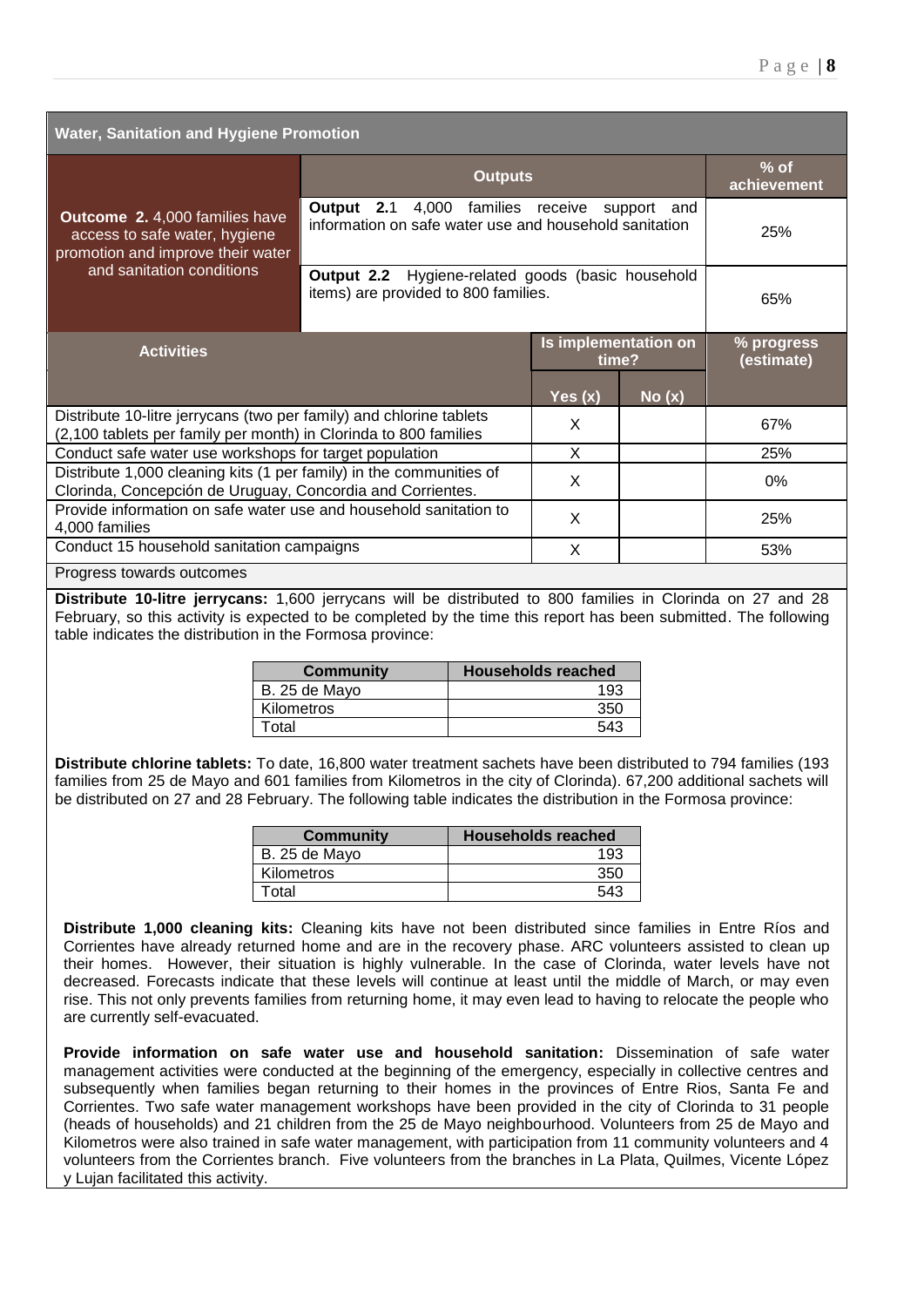**Conduct 15 household sanitation campaigns:** Eight household cleaning campaigns were held in Concordia (Entre Ríos). Volunteers and community members helped 56 households to clean up their homes and belongings during the return home.

# Shelter and Settlements (and household items)

As mentioned in the emergency plan of action, the ARC will deliver support through a cash transfer programme that will provide 150 US dollars (USD) to 1,586 families in Concordia, Concepción del Uruguay and Santa Fe. In addition, 400 families in Clorinda will receive shelter kits shelter. The ARC branch in Clorinda has trained volunteers to assist families in the technical use of the shelter kits.

**Shelter and Settlements (and household items)**

|                                                                                                                                                   |                                                                                                                                                                                                                 | <b>Outputs</b>                | % of achievement |                       |  |
|---------------------------------------------------------------------------------------------------------------------------------------------------|-----------------------------------------------------------------------------------------------------------------------------------------------------------------------------------------------------------------|-------------------------------|------------------|-----------------------|--|
| <b>Outcome 3 Emergency shelter</b><br>assistance is provided to the<br>target population in Concordia,<br>Concepción del Uruguay and<br>Santa Fé. | Output 3.1 1,586 affected families<br>assisted in Clorinda,<br>Uruguay, Concordia y Santa Fe. with USD<br>150 in unconditional cash transfer to meet<br>their immediate needs upon returning to their<br>homes. | Concepción                    | 30%              |                       |  |
|                                                                                                                                                   | Output 3.2: 400 families in Los Kilometros in<br>Clorinda receive a shelter kit                                                                                                                                 |                               |                  | 0%                    |  |
| <b>Activities</b>                                                                                                                                 |                                                                                                                                                                                                                 | Is implementation on<br>time? |                  | % progress (estimate) |  |
|                                                                                                                                                   |                                                                                                                                                                                                                 | <b>Yes</b>                    | <b>No</b>        |                       |  |
| Carry out beneficiary evaluation and registration using<br><b>ODK</b>                                                                             |                                                                                                                                                                                                                 | X                             |                  | 42%                   |  |
| Complete market analysis and determine amount of<br>assistance required                                                                           |                                                                                                                                                                                                                 | X                             |                  | 100%                  |  |
| Notify beneficiaries                                                                                                                              |                                                                                                                                                                                                                 |                               | X                | 10%                   |  |
| Coordinate with selected bank for the issuance of cards                                                                                           |                                                                                                                                                                                                                 | X                             |                  | 100%                  |  |
| Deliver cards to beneficiaries                                                                                                                    |                                                                                                                                                                                                                 |                               | X                | 0%                    |  |
| Monitor card use                                                                                                                                  |                                                                                                                                                                                                                 | X                             |                  | 0%                    |  |
| Register beneficiaries using Mega-V to deliver kits                                                                                               |                                                                                                                                                                                                                 |                               | X                | 87%                   |  |
| Arrange transport of kits to the ARC's central warehouse                                                                                          |                                                                                                                                                                                                                 |                               | X                | 0%                    |  |
| Distribute 400 shelter kits                                                                                                                       |                                                                                                                                                                                                                 |                               | X                | 0%                    |  |
| Condition ARC central warehouse to collect kits                                                                                                   |                                                                                                                                                                                                                 |                               | X                | 0%                    |  |
| <b>Progress towards outcomes</b>                                                                                                                  |                                                                                                                                                                                                                 |                               |                  |                       |  |

**Carry out beneficiary evaluation and registration using ODK** 431 families in Entre Ríos province (Concordia and Concepción del Uruguay) have been evaluated and registered using the ODK system as detailed in the following table:

| <b>Community</b>       | <b>Households</b><br>reached |
|------------------------|------------------------------|
| Concordia              | 431                          |
| Concepción del Uruguay | 242                          |
| <b>TOTAL</b>           | 673                          |

**Complete market analysis and determine amount of assistance required:** Meetings were held with several organisations and agencies working in affected areas (e.g. ADRA) to determine the assistance families were to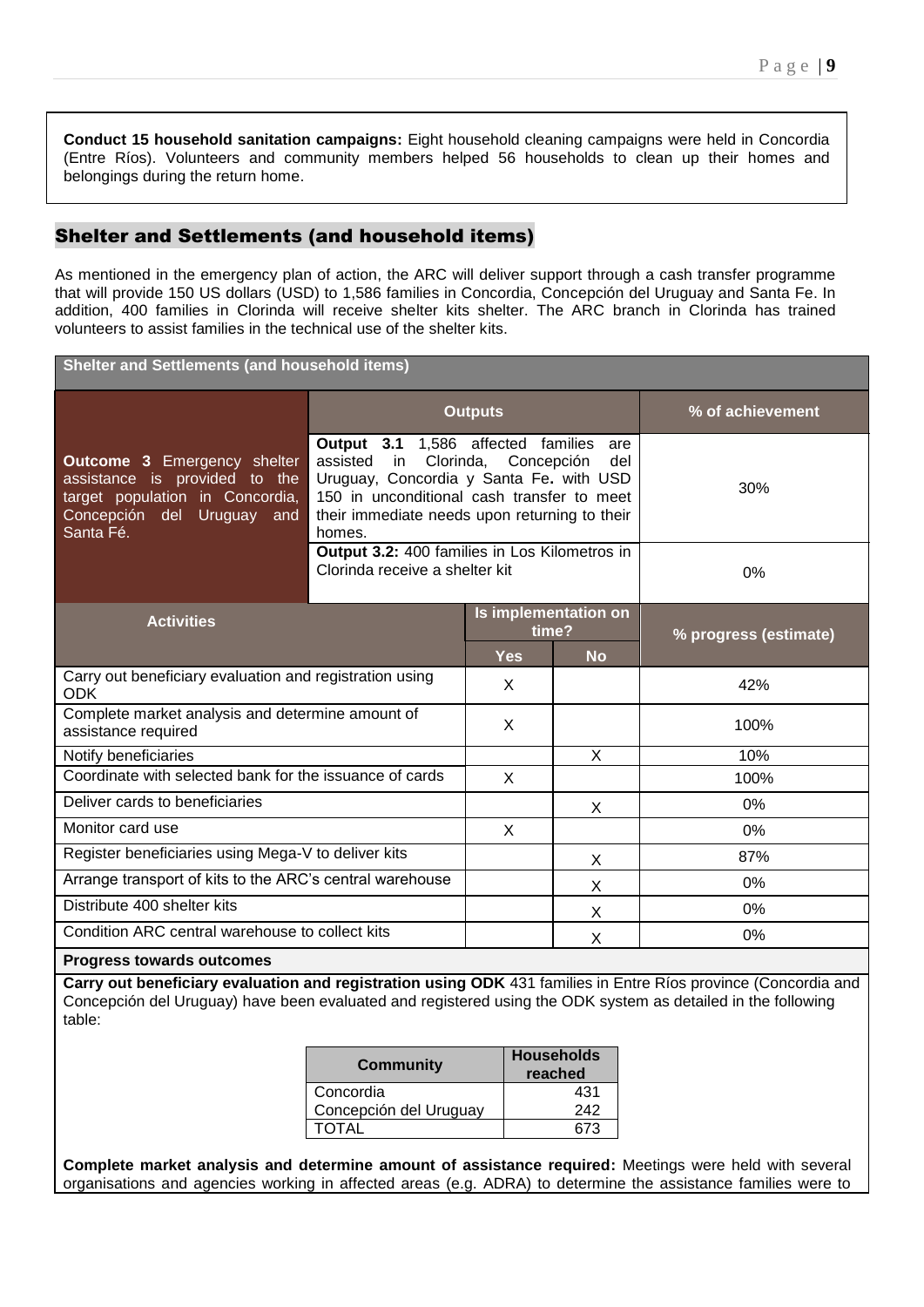receive via the Cash Transfer Programme card. It was decided that each family would receive \$1.700,00 Argentine pesos (120 US dollars).

**Notify beneficiaries:** The notification to beneficiaries has been moved up, and will be done in the week from 29 February to 6 March, given that the bank has delivered the card during the first week in March*.* 

**Coordinate with selected bank for the issuance of cards:** The cards have already been requested; and the bank will deliver them during the first week in March.

**Deliver cards to beneficiaries:** Delivery to beneficiaries is scheduled for 5 and 6 March 2016.

**Monitor card use:** Monitoring card use has not started because cards have not yet been delivered to beneficiaries.

**Register beneficiaries using Mega-V to deliver kits:** 350 families from Kilometros were registered in Mega V during the distribution of jerrycans. This information will be useful during future distributions.

**Arrange transport of kits to the ARC's central warehouse:** Shelter kits have not been requisitioned.

**Distribute 400 shelter kits:** At the time this report was written, the ARC had no shelter kit due to the lack of financial resources and because river levels could rise in Clorinda, which would require relocating the 601 families that have self-evacuated in the neighbourhood of Kilometros.

# Livelihoods

As mentioned in the emergency plan of action, the CRA will provide 400 affected families in Clorinda will with needs-based assistance (USD 150) in resources to reactivate their livelihoods.

| <b>Livelihoods</b>                                                                             |                                                                    |                               |           |                       |  |  |
|------------------------------------------------------------------------------------------------|--------------------------------------------------------------------|-------------------------------|-----------|-----------------------|--|--|
| 4. Livelihoods<br>Outcome<br>are                                                               |                                                                    | <b>Outputs</b>                |           | % of achievement      |  |  |
| protected and negative coping<br>strategies reduced among 400<br>affected families in Clorinda | Output 4.1. Working capital and<br>sufficient to resume activities |                               | 0%        |                       |  |  |
| <b>Activities</b>                                                                              |                                                                    | Is implementation on<br>time? |           | % progress (estimate) |  |  |
|                                                                                                |                                                                    | <b>Yes</b>                    | <b>No</b> |                       |  |  |
| Conduct detailed livelihoods assessments                                                       |                                                                    |                               | X         | 0%                    |  |  |
| Carry out beneficiary evaluation and registration using<br>ODK.                                |                                                                    | X                             |           | 0%                    |  |  |
| Complete market analysis and determine amount of<br>assistance required                        |                                                                    | X                             |           | 0%                    |  |  |
| Notify to beneficiaries                                                                        |                                                                    | X                             |           | 0%                    |  |  |
| Coordinate with selected bank for the issuance of cards                                        |                                                                    | X                             |           | 0%                    |  |  |
| Deliver cards to beneficiaries                                                                 |                                                                    | X                             |           | 0%                    |  |  |
| Monitor card use                                                                               |                                                                    | X                             |           | 0%                    |  |  |
| <b>Progress towards outcomes</b>                                                               |                                                                    |                               |           |                       |  |  |

After the rapid livelihoods assessments, the ARC decided to continue analysing how the situation evolves in terms of rising river levels in the city of Clorinda. The detailed livelihood assessments have not been used. Given that families might have to be relocated in the near future, the ARC might have to rethink the actions planned in the emergency plan of action.

None of these activities have been implemented during this period. This activity targets Clorinda only, and no actions have been conducted in this regard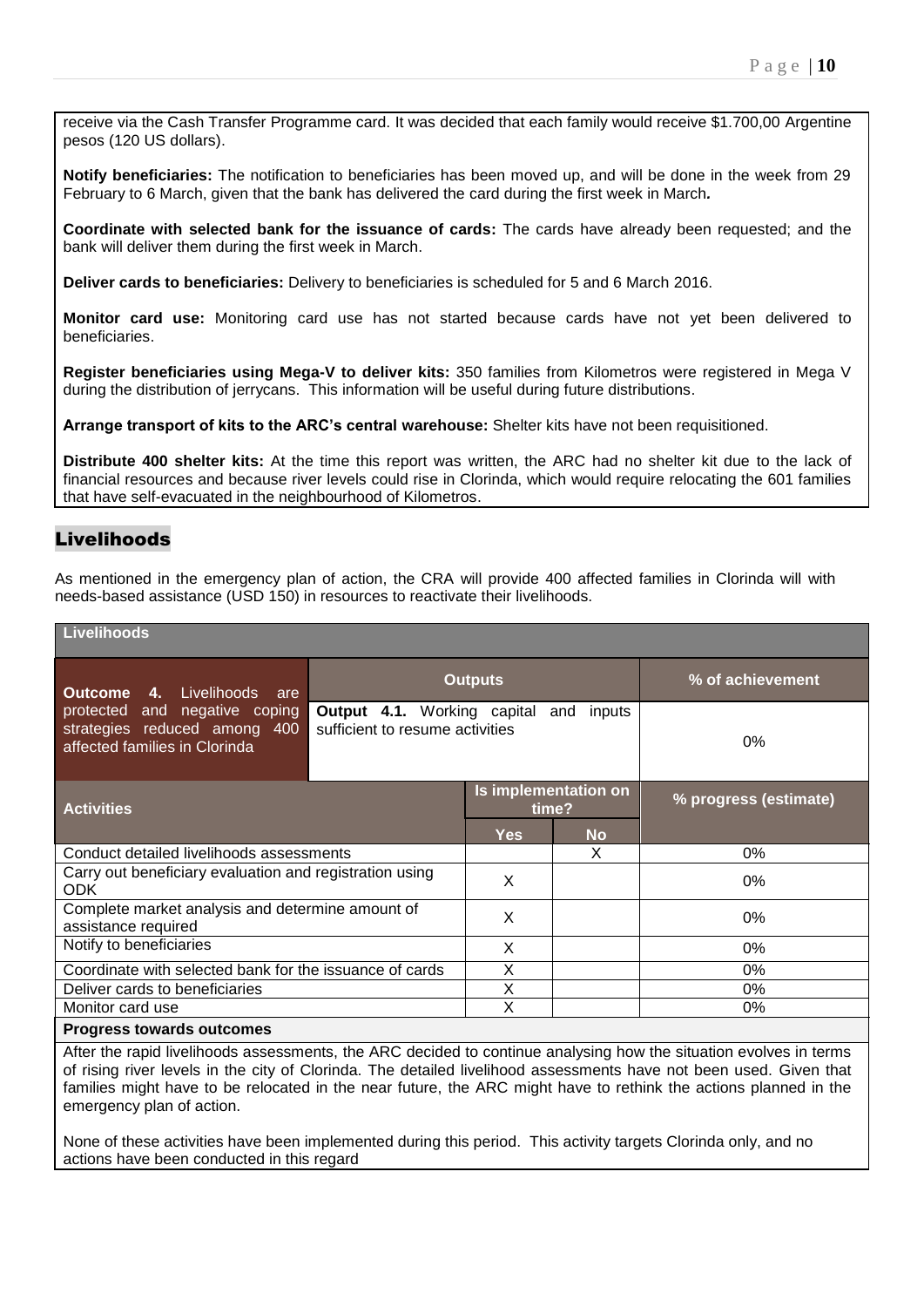# Disaster preparedness and Risk reduction

**Population to be assisted***:* Four communities and ARC volunteers in Concordia, Clorinda, Corrientes, and Santa Fe will be supported through disaster preparedness and institutional strengthening as part of the IFRC strategy with the Climate Centre.

| <b>Disaster preparedness and risk reduction</b>                                                                                                                        |                                                                                                                                     |                               |                      |                       |
|------------------------------------------------------------------------------------------------------------------------------------------------------------------------|-------------------------------------------------------------------------------------------------------------------------------------|-------------------------------|----------------------|-----------------------|
| <b>Communities'</b><br><b>Outcome</b><br>5.                                                                                                                            |                                                                                                                                     | <b>Outputs</b>                | % of achievement     |                       |
| resilience<br>disasters<br>to<br><b>is</b><br>protected and restored in the<br>four target provinces.                                                                  | 5.1<br>Output<br>vulnerabilities, capacities and risks related to<br>multiple hazards is conducted for the affected<br>communities. | Resource                      | mapping<br>οf        | 0%                    |
| <b>Activities</b>                                                                                                                                                      |                                                                                                                                     | Is implementation on<br>time? |                      | % progress (estimate) |
|                                                                                                                                                                        |                                                                                                                                     | <b>Yes</b>                    | <b>No</b>            |                       |
| Select and validate four communities together with local<br>volunteers in the provinces of Santa Fe, Formosa,<br>Corrientes and Entre Ríos.                            |                                                                                                                                     | X                             |                      | 0%                    |
| Conduct baselines studies in each community                                                                                                                            |                                                                                                                                     | X                             |                      | 0%                    |
| Conduct a "Learning by carrying out Vulnerability<br>Capacity Assessment (VCA) workshop linked with<br>climate change for 25 ARC volunteers in one target<br>community |                                                                                                                                     | X                             |                      | 0%                    |
| Conduct a VCA linked with climate change in the other<br>three target communities                                                                                      |                                                                                                                                     | X                             |                      | 0%                    |
| Conduct workshops on disaster risk reduction issues<br>including CBHFA, prepared family module and on local<br>hazards identified in the VCA (floods)                  | X                                                                                                                                   |                               | 0%                   |                       |
| Procure and provide equipment for three community<br>teams                                                                                                             |                                                                                                                                     | X                             |                      | 0%                    |
| reduction activities                                                                                                                                                   | Conduct monitoring and follow-up of disaster risk<br>X                                                                              |                               |                      | 0%                    |
| <b>Outcome 6. Four ARC branches</b>                                                                                                                                    | <b>Outputs</b>                                                                                                                      |                               |                      | % of achievement      |
| in the Argentine coastal region<br>strengthened<br>risk<br>in<br>are<br>disaster<br>management<br>and<br>response.                                                     | Output 6.1 Volunteer capacity in risk<br>management,<br>and disaster response is<br>strengthened.                                   |                               |                      | 0%                    |
| <b>Activities</b>                                                                                                                                                      |                                                                                                                                     | time?                         | Is implementation on | % progress (estimate) |
|                                                                                                                                                                        |                                                                                                                                     | Yes                           | <b>No</b>            |                       |
| for 24 volunteers                                                                                                                                                      | Carry out response and contingency planning workshops<br>X                                                                          |                               | 0%                   |                       |
| Organize a meeting focused on El Niño                                                                                                                                  |                                                                                                                                     | $\overline{\mathsf{X}}$       |                      | 0%                    |
| Outcome 7: Four branches in                                                                                                                                            |                                                                                                                                     |                               |                      |                       |
| Argentine Littoral region have a                                                                                                                                       |                                                                                                                                     | <b>Outputs</b>                |                      | % of achievement      |
| of<br>meteorological<br>system<br>monitoring and watershed for<br>early warning system (EWS) in<br>place                                                               | Output 7.1: 25 volunteers have increased<br>knowledge of the<br>meteorological<br>their<br>systems for EWS.                         |                               |                      | 0%                    |
| <b>Activities</b>                                                                                                                                                      |                                                                                                                                     | Is implementation on<br>time? |                      | % progress (estimate) |
|                                                                                                                                                                        |                                                                                                                                     | <b>Yes</b>                    | <b>No</b>            |                       |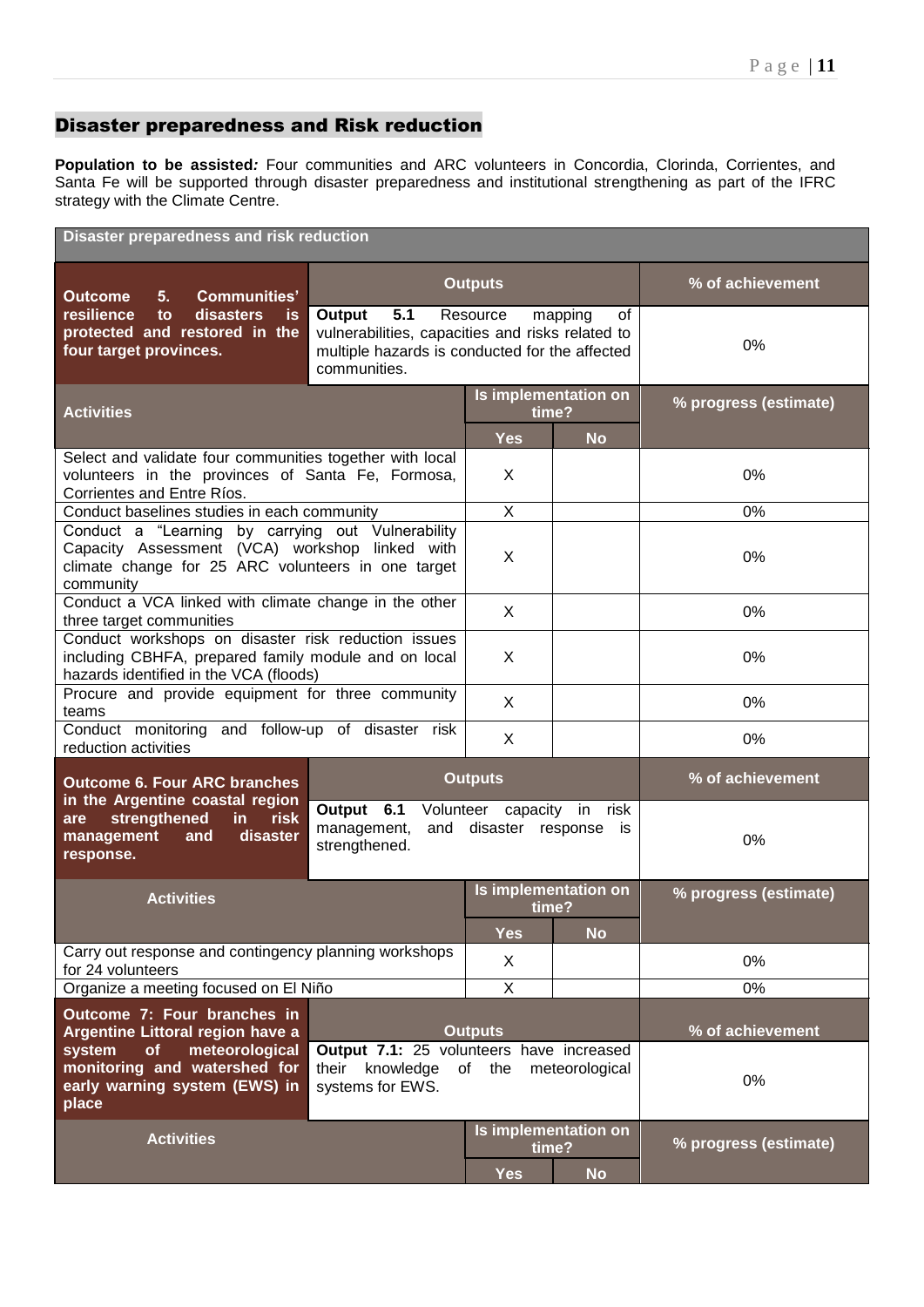| Organize workshop on climate change and the Niño<br>Phenomenon by the Climate Centre                              |  |  | 0% |  |  |
|-------------------------------------------------------------------------------------------------------------------|--|--|----|--|--|
| Procure inputs and install meteorological system                                                                  |  |  | 0% |  |  |
| Carry out systematic monitoring of rivers and monitoring<br>of communities                                        |  |  | 0% |  |  |
| <b>Progress towards outcomes</b>                                                                                  |  |  |    |  |  |
| In accordance with the schedule in the plan of action, activities in this area have not begun. These are expected |  |  |    |  |  |

to start in the next three weeks. However, this Appeal has not received sufficient funding so, the viability of activities will depend on the progress of donations to this Appeal.

# National Society's Institutional Preparedness and Capacity Building

| National Society's Institutional Preparedeness and Capacity Building                                                                                                                                                                 |                                                                  |                  |                               |       |  |
|--------------------------------------------------------------------------------------------------------------------------------------------------------------------------------------------------------------------------------------|------------------------------------------------------------------|------------------|-------------------------------|-------|--|
|                                                                                                                                                                                                                                      |                                                                  | <b>Outputs</b>   | % of achievement              |       |  |
| <b>Outcome 8. The Argentine Red</b><br>Cross has increased its disaster<br>management capacity.                                                                                                                                      | Output<br>8.1.<br>ARC<br>capacity<br>of<br>staff<br>strengthened | emergency<br>and | response<br>volunteers<br>is. | $0\%$ |  |
| <b>Activities</b>                                                                                                                                                                                                                    | Is implementation on<br>time?                                    |                  | % progress (estimate)         |       |  |
|                                                                                                                                                                                                                                      | <b>Yes</b>                                                       | <b>No</b>        |                               |       |  |
| Carry out NIT trainings                                                                                                                                                                                                              |                                                                  | X                |                               | 0%    |  |
| Train 25 ARC members on emergency operation centre<br>management                                                                                                                                                                     |                                                                  | X                |                               | $0\%$ |  |
| Develop contingency emergency plans for HQ and<br>townships that are regularly affected by disasters                                                                                                                                 |                                                                  | X                |                               | 0%    |  |
| Carry out a GBV, child protection and social exclusion<br>workshop                                                                                                                                                                   |                                                                  | X                |                               | 0%    |  |
| <b>Progress towards outcomes</b>                                                                                                                                                                                                     |                                                                  |                  |                               |       |  |
| In accordance with the schedule in the plan of action, activities in this area have not begun. These are expected<br>to start in the next three weeks. However, this Appeal has not received sufficient funding so, the viability of |                                                                  |                  |                               |       |  |

activities will depend on the progress of donations to this Appeal.

# Quality programming /Areas common to all sectors

# **Livelihoods**

|                                                                                  |                                                                                                                          | <b>Outputs</b> | % of achievement |      |
|----------------------------------------------------------------------------------|--------------------------------------------------------------------------------------------------------------------------|----------------|------------------|------|
| Outcome 9. Continuous and<br>detailed assessment<br>and                          | <b>Output 9.1</b> Initial needs are assessed in<br>consultation with beneficiaries.                                      |                |                  | 100% |
| analysis are used to inform the<br>design and implementation of<br>the operation | <b>Output 9.2</b> The management of the operation<br>is informed by a comprehensive monitoring<br>and evaluation system. |                | 30%              |      |
|                                                                                  | <b>Output 9.3</b> Operation activities are shared<br>over local, regional and national media                             |                | 50%              |      |
| <b>Activities</b>                                                                | Is implementation on<br>time?                                                                                            |                | % progress       |      |
|                                                                                  | <b>Yes</b>                                                                                                               | <b>No</b>      |                  |      |
| Complete rapid assessments                                                       |                                                                                                                          |                |                  | 100% |
| Conduct detailed assessments                                                     |                                                                                                                          | Χ              |                  | 80%  |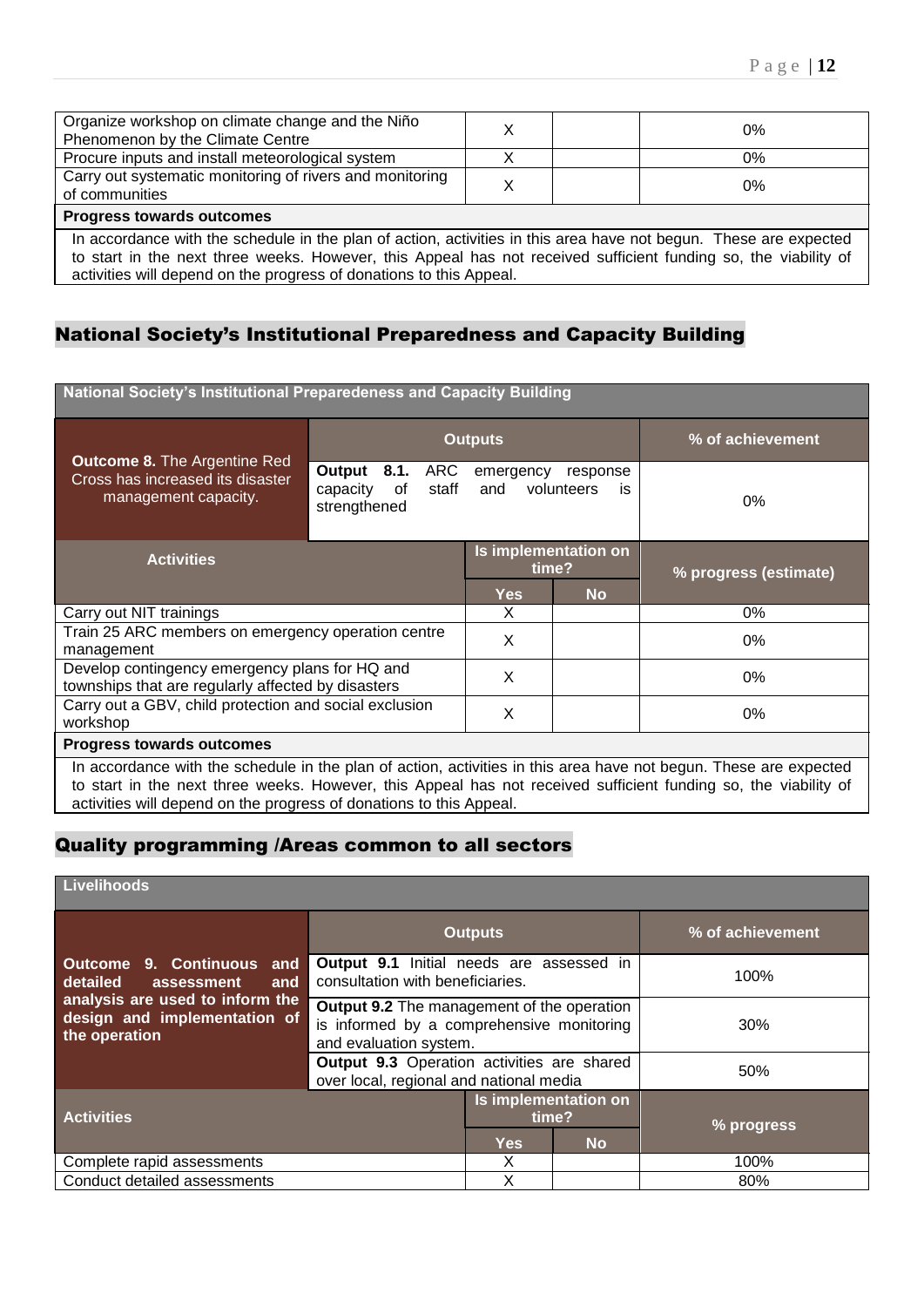| Deploy Regional Intervention Teams (RIT's) for water,<br>sanitation, livelihoods and general coordination |   | X | 33%   |
|-----------------------------------------------------------------------------------------------------------|---|---|-------|
| Maintain functioning of the ARC's National Emergency<br><b>Operation Centre</b>                           | X |   | 100%  |
| Carry out meetings with National Intervention Teams<br>(NIT's) for activity planning and implementation   | X |   | 25%   |
| Communicate the ARC's Plan of Action internally and<br>externally                                         | X |   | 90%   |
| Carry out monitoring visits (IFRC)                                                                        | X |   | 25%   |
| Coordinate meetings with local, provincial and national<br>authorities                                    | X |   | 100%  |
| Carry out monitoring visits by ARC headquarters                                                           | X |   | 18%   |
| Complete beneficiary satisfaction survey                                                                  | X |   | 0%    |
| Record beneficiary stories, and publish communications<br>material                                        | X |   | 10%   |
| Disseminate press releases for accountability to the<br>community                                         | X |   | 40%   |
| Hire ARC staff (1 coordinator, 3 technicians and 1<br>finance officer) to support the operation           | X |   | 90%   |
| Coordinate the final external evaluation                                                                  | X |   | $0\%$ |
| Carry out Lessons Learned workshop                                                                        | X |   | $0\%$ |
| <b>Progress towards outcomes</b>                                                                          |   |   |       |

**Complete rapid assessments:** Rapid assessments have been completed in all targeted areas. The assessments were conducted in the cities of Clorinda (Formosa); Concordia and Concepción del Uruguay (Entre Rios); Perugorria and Corrientes (Corrientes); and Santa Fe and departments near the capital (Santa Fe).

**Conduct detailed assessments:** Detailed assessments are still underway in some areas. At the time this report was drafted, the assessments have been completed for Concordia and Concepción del Uruguay; however, some assessment efforts are still underway in Corrientes, Clorinda and Santa Fe because the situation has evolved more slowly in these places and water levels began to fall just a few days ago.

**Deploy Regional Intervention Teams (RITs) for water, sanitation, livelihoods and general coordination:** Due to budget issues, only a General RIT member from the Mexican Red Cross was deployed for 30 days. The deployment of the other two RIT members is pending.

**Maintain functioning of the ARC National Emergency Operation Centre:** The COE continues to operate from ARC national headquarters due to operational and logistics issues.

**Carry out meetings with National Intervention Teams (NITs) for activity planning and implementation:** At the time this report was drafted, 12 NIT members have been deployed for various missions. A regional meeting of the National Intervention Team was held in January. A second NIT meeting is scheduled for late March.

**Communicate the ARC Plan of Action internally and externally:** The Plan of Action was presented internally. It is still being presented at the external level to various government officials, including the Minister of Health and governors or heads of government in the provinces of Santa Fe, Corrientes and Entre Ríos. It was also presented at the Federal Emergency System (SIFEM) meeting to representatives of all affected governments and national security forces. A specific document to present the plan has been prepared which has been distributed to potential national donors.

**Carry out monitoring visits (IFRC) :** According to the plan of action, the next visit by IFRC disaster management coordinator for South America is scheduled for March.

**Coordinate meetings with local, provincial and national authorities:** The President of the Argentine Red Cross participated in several coordination meetings with municipal mayors and province governors from Entre Ríos, Santa Fe, Corrientes and Formosa. The most recent meeting between the ARC President and national government authorities was held on 4 February with the following scheduled for 3 March with the National Security Ministry.

**Carry out monitoring visits by ARC headquarters:** Monitoring visits (9 visits) by ARC national headquarters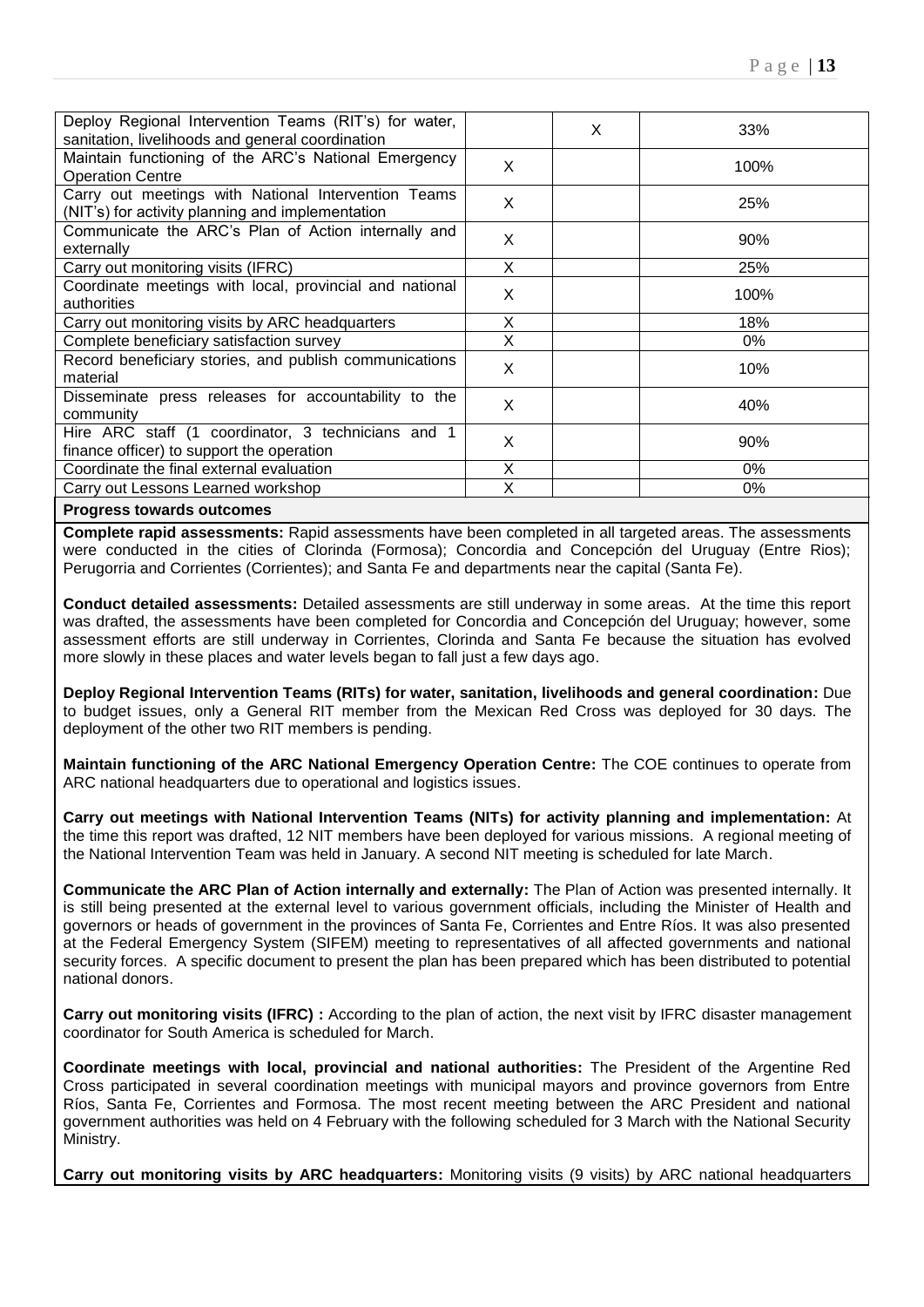staff to affected regions affected (Formosa, Corrientes, Santa Fe and Entre Ríos) were done on schedule. The next missions are planned for March and April to the cities of Clorinda, Santa Fe, Concordia, Concepción del Uruguay and Corrientes.

**Complete beneficiary satisfaction survey:** To date, no beneficiary satisfaction surveys have been conducted because of original plan programming. The surveys are scheduled to begin in March, but this will depend on the progress of community activities and aid distributions since these began in Clorinda on 22 February.

**Record beneficiary stories, and publish communications material:** The ARC has begun to prepare the interviews for the logging of beneficiary stories, which will begin to take place in late March and be read for editing by early April .

**Disseminate press releases for accountability to the community:** Information regarding the plan of action and the activities conducted by the ARC have been shared over local and national media as well as the institutional Facebook and Twitter accounts. The following are some of the media reports on this operation:

<http://imagennecochea.com/cruz-roja-argentina-inundaciones-en-el-litoral-y-norte-argentino/> [http://www.apfdigital.com.ar/despachos.asp?cod\\_des=263989&ID\\_Seccion=4&fecemi=04/01/2016](http://www.apfdigital.com.ar/despachos.asp?cod_des=263989&ID_Seccion=4&fecemi=04/01/2016)

**Hire ARC staff (1 coordinator, 3 technicians and 1 finance officer) to support the operation:** A financial officer and a general coordinator were hired. Two local technicians initially considered for the operation will not be hired. The ARC is assessing the current need to hire the remaining personnel due to the evolution of the emergency in recent weeks, as well as the actual need to have staff specifically dedicated to a work area.

**Coordinate the final external evaluation:** Programming for this activity continues as per the emergency plan of action. It will be done in November 2016.

**Carry out Lessons Learned workshop:** Programming for this activity continues as per the emergency plan of action. It will be done in December 2016.

#### Operational support services

## **Logistics and supply chain**

Local and national branch logistics continue to be available to provide support during the emergency, as stipulated in the plan of action.

The import of jerrycans was coordinated with support from the IFRC regional office in Buenos Aires, and will be distributed in Clorinda on 27 February.

The Global Logistics Unit has been supporting the Appeal's procurement process as well as the purchase of jerrycans.

## **Information technologies (IT)**

Headquarters IT and telecom equipment was mobilised during the first emergency phase. Currently the IT and telecoms team has been demobilised, but remains on alert. Although the emergency is over in Concordia and Concepcion del Uruguay, the situation may change drastically in the coming weeks, especially in Clorinda where river levels have been rising and preventing families from returning to their homes.

Communications equipment, landline and mobile phones, internet-connected laptops, tablets and printers have been made available in order to keep headquarters, branches and volunteers connected, enable record keeping, updating of data, planning and coordinating the emergency. ODK has been used to register surveys and beneficiary identification; the Mega V system will be used to deliver cards for cash distributions and relief items.

#### **Communications**

In this area, the conditions, actions and activities established in the Plan of Action remain unchanged.

Throughout the emergency, headquarters' Communications Department has participated in various COE and National Intervention Team meetings in order to: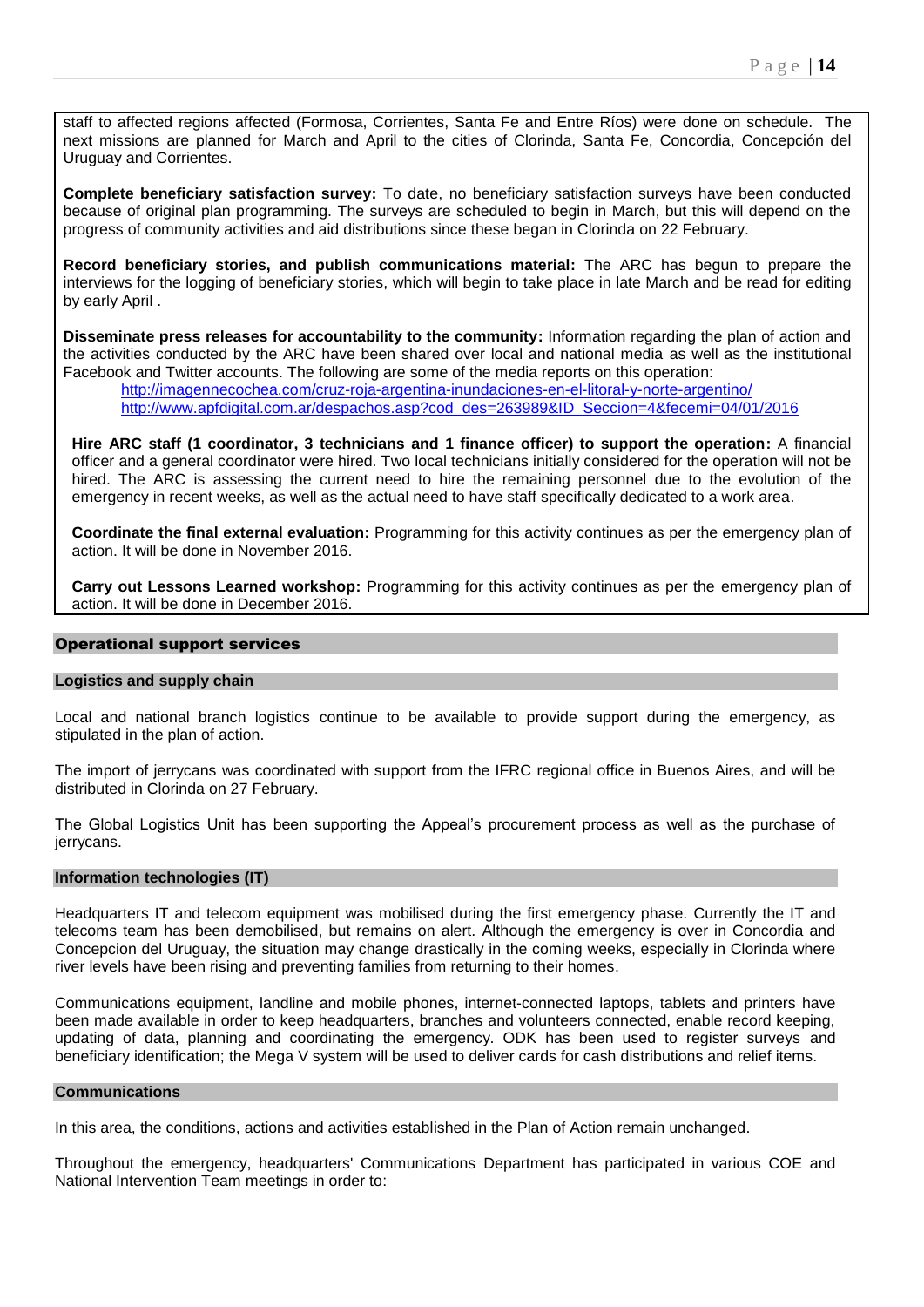<span id="page-14-0"></span>Prepare specific press releases: Press releases were issued in December and January with information regarding the current situation, Argentine Red Cross actions and manners to donate.

Conduct inductions to volunteers and NIT members: Volunteers mobilised to various missions have received specific inductions on external communications in emergency settings through the ARC communications department.

ARC national headquarters and the communications department have been responsible for maintaining communications with strategic partners (such as the Walmart Foundation, among others), as well as for preparing infographics to disseminate the plan of action and audio-visual materials about the actions developed.

This area is currently planning the registry of beneficiary stories.

## **Security**

In this area, the conditions, actions and activities established in the Plan of Action have remained unchanged.

#### **Planning, monitoring, evaluation, & reporting (PMER)**

Throughout the entire operation, ARC has constantly monitored the emergency and its evolution. For this purpose, a National Society EOC was established at the ARC branch in La Plata to monitor developments in the country related to the heavy rainfall, storms, and overflowing rivers. The EOC currently has moved its facilities to the National Society, from which it is monitoring the situation. The National Society's Directorate for Emergency and Disaster Response (DRED) is represented in this EOC, and from there, country-level operational decisions are made and coordination with the National Society's departments. The DRED is maintaining the follow-up and monitoring the operation.

# **Contact information**

#### **For further information specifically related to this operation please contact:**

#### **In the Argentine Red Cross:**

 Cristian D. Bolado, disaster response director, Argentine Red Cross, phone: +54-011-4952-7200; email: cbolado@cruzroja.org.ar

#### **In the IFRC country office in Buenos Aires:**

 Roberto Palomo, IFRC country coordinator for Argentina and Uruguay; email: Roberto.palomo@ifrc.org

#### **In the IFRC Americas regional office, Panama** (phone +507 317-3050):

- Carlos Iñigo Barrena, disaster response and crisis and early recovery coordinator; email: ci.barrena@ifrc.org.
- Stephany Murillo, regional senior logistics and mobilization officer; email: stephany.murillo@ifrc.org
- Priscila Gonzalez, planning, monitoring and reporting team coordinator; email: priscila.gonzalez@ifrc.org
- Diana Medina, communications coordinator; email: diana.medina@ifrc.org
- Alejandra Van Hensbergen, relationship management senior officer; email: [alejandra.vanhensbergen@ifrc.org](mailto:alejandra.vanhensbergen@ifrc.org)

#### **In the IFRC Regional Representation for the Andean Countries:**

 Pabel Angeles, regional disaster management coordinator- South America, e-mail: [pabel.angeles@ifrc.org](mailto:elena.valenciano@ifrc.org) phone: +51 965 723 075

## **In IFRC Geneva:**

Cristina Estrada, quality assurance senior officer, phone: +41.22.730.4529, email: cristina.estrada@ifrc.org